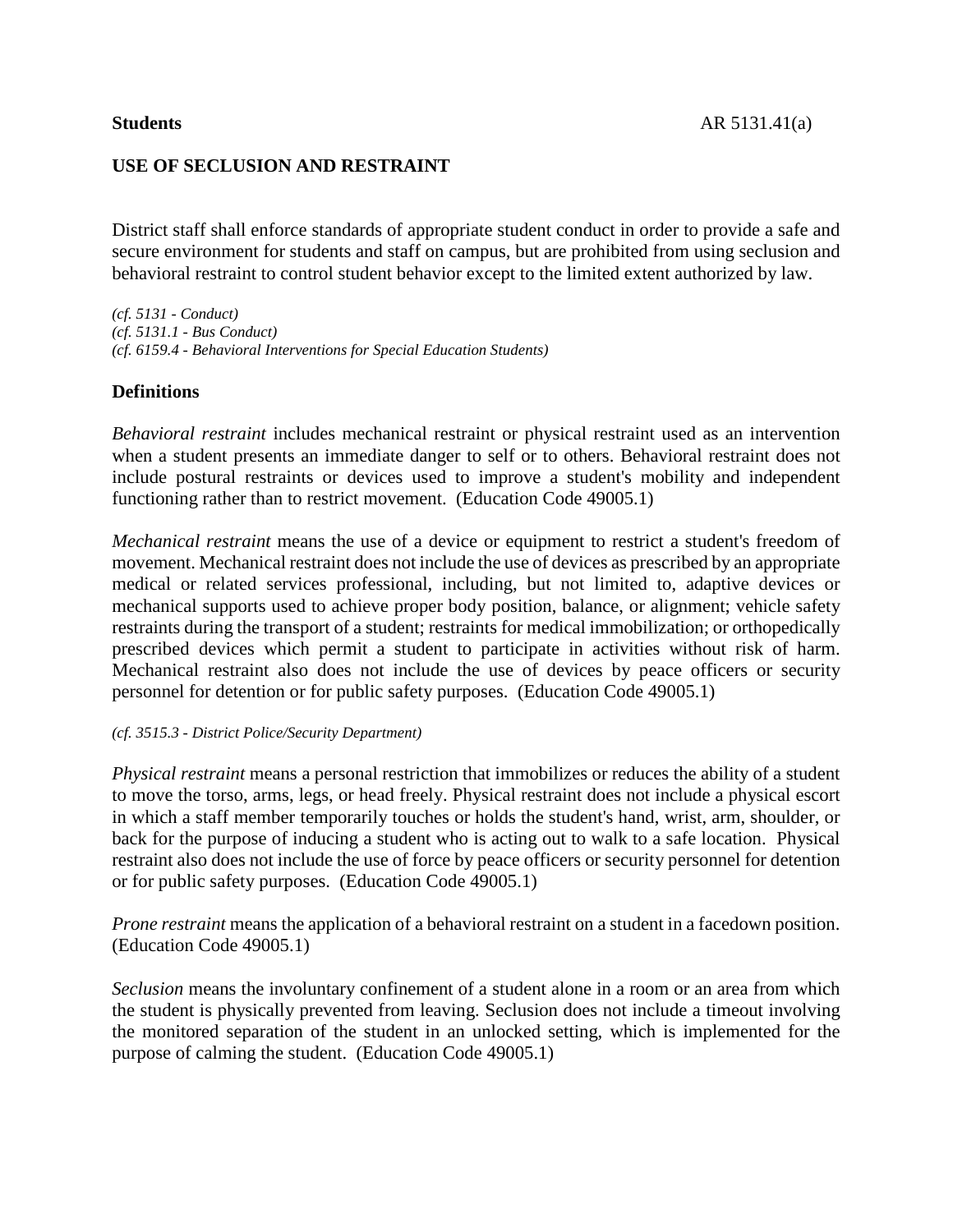# **USE OF SECLUSION AND RESTRAINT** (continued)

## **Prohibitions**

Seclusion and behavioral restraint of students shall not be used in any form as a means of coercion, discipline, convenience, or retaliation. (Education Code 49005.8)

### *(cf. 5144 - Discipline)*

In addition, staff shall not take any of the following actions: (Education Code 49005.2, 49005.8)

- 1. Administer a drug that is not a standard treatment for a student's medical or psychiatric condition in order to control the student's behavior or restrict the student's freedom of movement
- 2. Use locked seclusion, unless it is in a facility otherwise licensed or permitted by state law to use as a locked room
- 3. Use a physical restraint technique that obstructs a student's respiratory airway or impairs a student's breathing or respiratory capacity, including a technique in which a staff member places pressure on the student's back or places his/her body weight against the student's torso or back
- 4. Use a behavioral restraint technique that restricts breathing, including, but not limited to, the use of a pillow, blanket, carpet, mat, or other item to cover a student's face
- 5. Place a student in a facedown position with the student's hands held or restrained behind the student's back
- 6. Use a behavioral restraint for longer than is necessary to contain the behavior that poses a clear and present danger of serious physical harm to the student or others

### **Limited Use of Seclusion or Restraint**

Staff shall avoid the use of seclusion and behavioral restraint of students whenever possible. Seclusion or behavioral restraint may be used only to control student behavior that poses a clear and present danger of serious physical harm to the student or others, which cannot be prevented by a response that is less restrictive. (Education Code 49005.4, 49005.6, 49005.8)

*(cf. 5131.4 - Student Disturbances) (cf. 5131.7 - Weapons and Dangerous Instruments)*

If a student is put in seclusion, the student shall be under constant, direct observation of a staff member. Such observation may be through a window or another barrier through which the staff member is able to make direct eye contact with the student, but shall not be made through indirect means such as a security camera or closed-circuit television. (Education Code 49005.8)